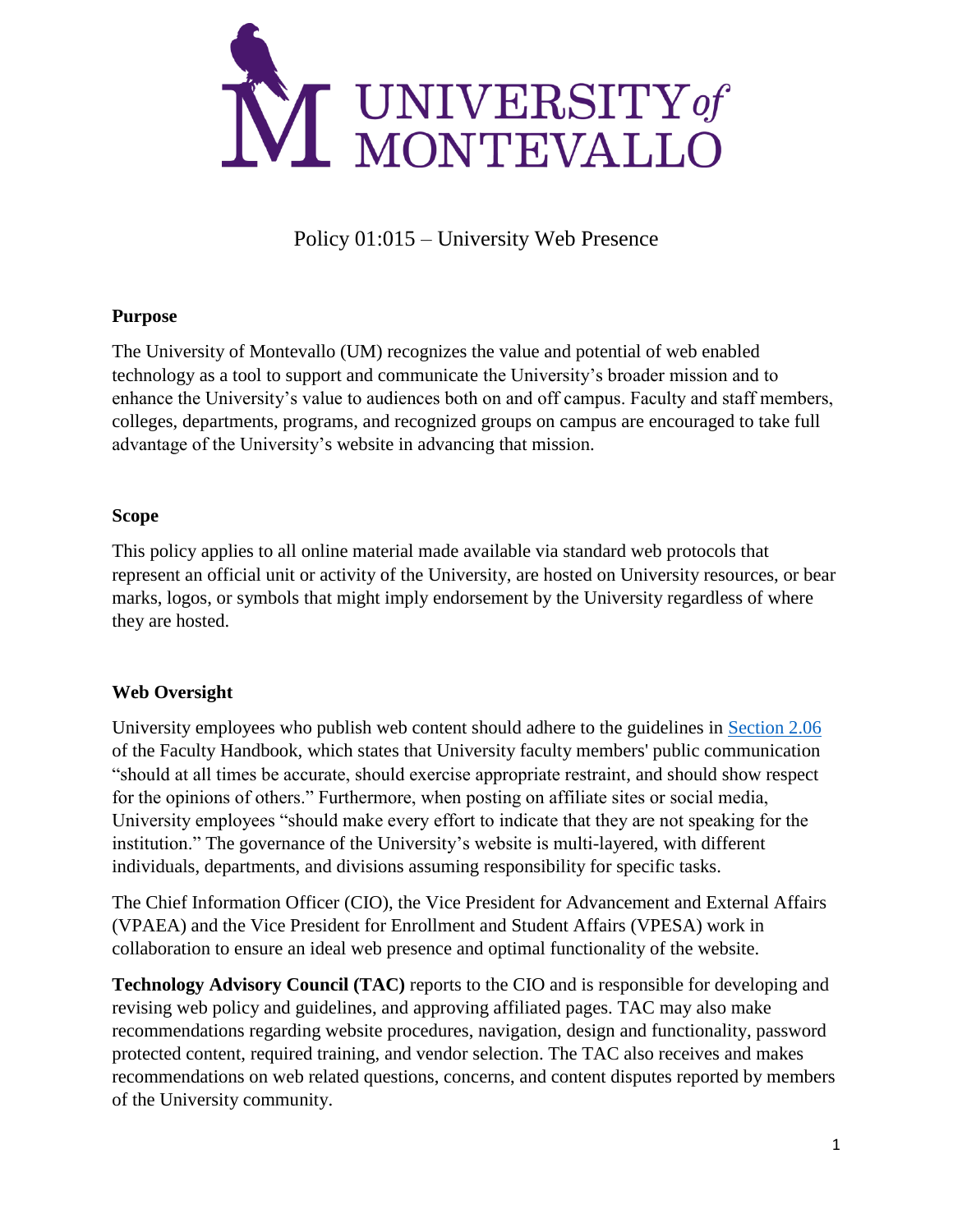**Information Services and Technology (IS&T)** personnel report to the CIO and are responsible for maintaining website functionality; tactically deploying the website; providing access to web management tools and templates; platform training between Content Managers; technical support; web accessibility; online documentation; and monitoring the health, usage, stability and security of the website. In collaboration with University Marketing and Communications (MarComm), the IS&T personnel develops and maintains procedures, guidelines, training, and campus support. IS&T will designate a liaison to TAC, and develop and maintain central sites and services as necessary.

**University Marketing and Communications (MarComm)** personnel report to the VPAEA and are responsible for coordinating web marketing campaigns across the University; ensuring an ideal web presence for external audiences; monitoring compliance with web policies, guidelines, and procedures; and providing a Branding Standards Manual that includes preferred logos and colors to ensure a consistent look and navigation throughout the website. MarComm personnel will work collaboratively with` the VPESA and personnel from the Undergraduate Admissions Office and the Graduate programs to develop recruitment messaging on the front page and throughout the website. MarComm will designate a liaison to TAC, provide training for Content Managers and owners, and may develop and maintain central sites and services as necessary.

**Enrollment Management Personnel** report to the VPESA and work collaboratively with University Marketing & Communications and Graduate programs to develop recruitment messaging on the front page and throughout the website. The VPESA will designate a liaison to the TAC.

### **Content Management**

**Content Owners** (Vice Presidents, Deans, Department Chairs, and Directors) are responsible for assigning and supervising Content Managers within their area of responsibility to maintain webpages, monitoring the webpages associated with their area of responsibility for adherence to web policies, accessibility, guidelines, procedures, content relevance and accuracy, and attending training as required.

**Content Managers** or web authors are responsible for creating and/or maintaining content on webpages, ensuring the relevance and accuracy of their content on a consistent and timely basis, adhering to all website policies, accessibility, guidelines, and procedures, and attending training as required.

### **Official University Web Presence**

**Official University webpages** represent University divisions, departments, and organizations and are housed on [www.montevallo.edu.](http://www.montevallo.edu/) Official pages should reflect the mission, goals and objectives of the institution, conform to the guidelines, policies, accessibility, and procedures defined within this policy, conform to the visual standards set forth in the University's Branding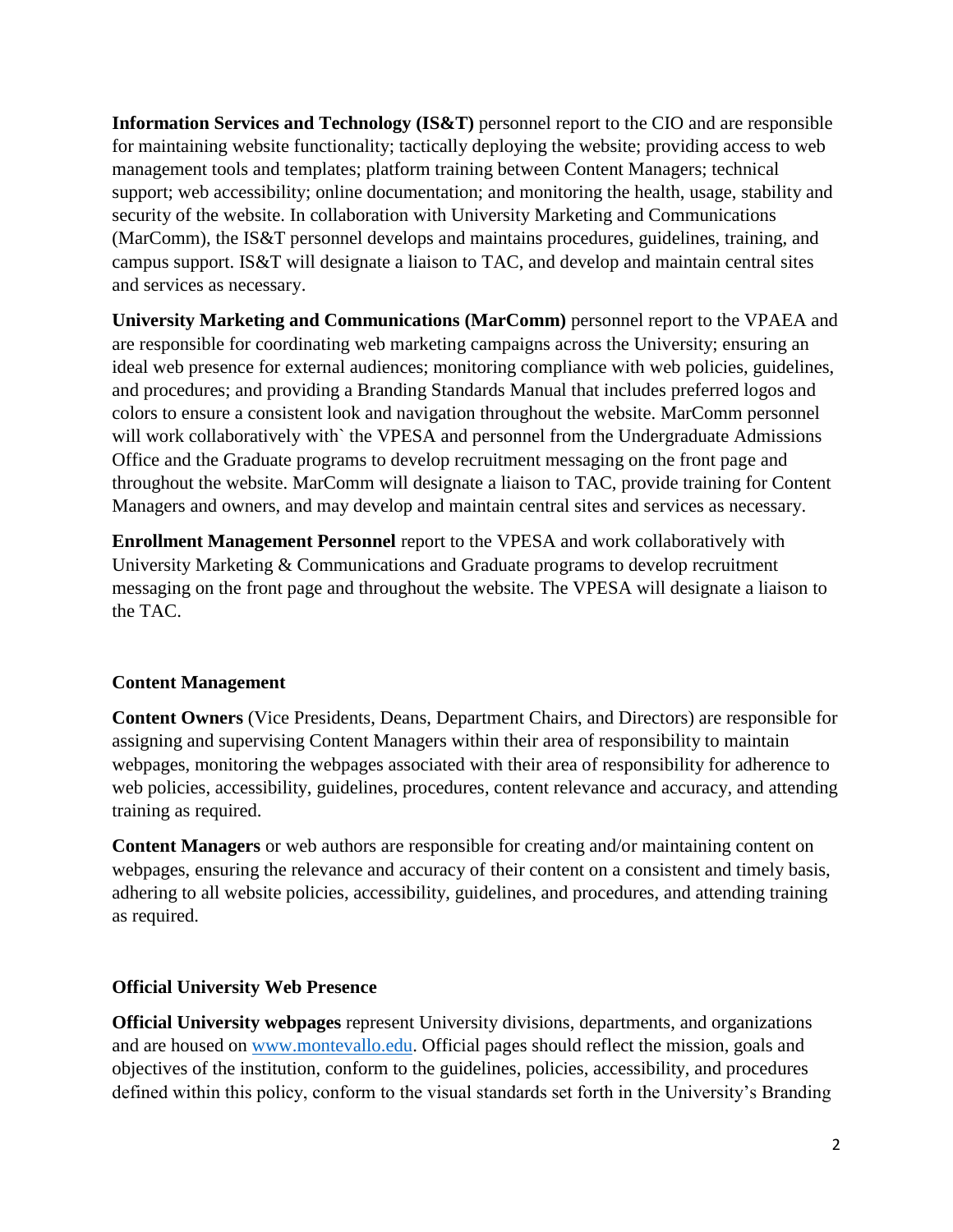Standards Manual, and use official webpage templates provided by the University. Official University webpages should be accessible for changes and updates by Content Managers as authorized by the appropriate Content Owner.

**Password protected webpages** are those pages created and/or maintained on behalf of divisions, departments, and organizations of the University for internal use only with restricted access for the general public. Protected pages are housed on http:/[/www.montevallo.edu](http://www.montevallo.edu/) but accessible only by entering a recognized Username and Password. Protected content may include, but is not limited to, highly sensitive, sensitive, and internal data. Password protected pages should be consistent with the mission, goals and objectives of the University and should conform to the guidelines, policies, and procedures defined within this policy. Password protected webpages should be accessible for changes and updates by Content Managers as authorized by the appropriate Content Owner.

**Affiliate webpages** represent certain groups, organizations, activities, and interests associated with the University. The ability to host Affiliate pages is subject to server capacity. Affiliate pages are accessible through links on official University pages. Affiliate pages should be consistent with the mission, goals, or objectives of the institution and should conform to the guidelines, policies, and procedures defined within this policy. Those responsible for affiliate webpages should seek approval from MarComm before using the University's logo or mascot. Affiliate pages must be approved by TAC and should be accessible for changes and updates by faculty, staff, and Content Managers as authorized by the appropriate Content Owner.

The following statement should be displayed on all affiliate webpages.

*"The webpages of affiliated organizations do not in any way constitute the official policies or institutional content approved by the University of Montevallo. The views and opinions expressed in individual webpages are strictly those of the page author. Comments on the contents of those pages should be directed to the page authors and/or the University's Technology Advisory Council."*

If a security threat is perceived to be the result of an affiliate page's server, IS&T reserves the right to isolate that server from the institution's network for an unspecified amount of time.

# **Affiliated University Web Presence**

**Affiliate social media pages or accounts** for the University should not be created on anonymous platforms. Affiliate social media pages or accounts governed by this policy meet one or more of the following criteria:

- Accounts that include "University of Montevallo" or "UM" in the name, profile or handle
- College, department, division, or program accounts
- University-approved student organizations or clubs
- Accounts that are linked to [https://www.montevallo.edu](https://www.montevallo.edu/) or an approved affiliate website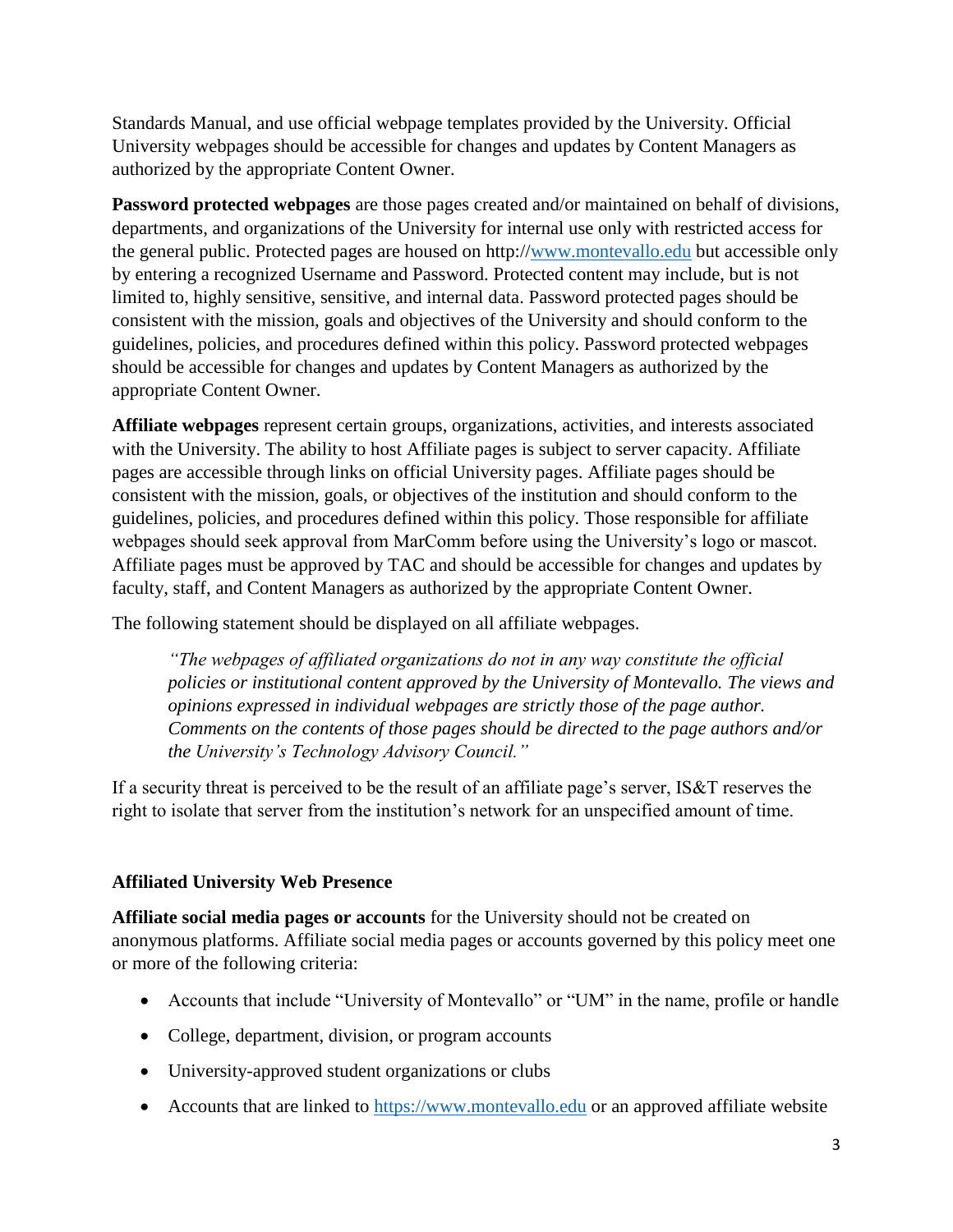The following statement should be displayed on all affiliate social media pages.

Twitter and Instagram: *"Opinions do not represent/reflect @montevallo."*

Facebook and LinkedIn: *"Views and opinions expressed on this page do not reflect the University of Montevallo."*

Administrative access to UM affiliated social media accounts should be revoked when an individual is no longer employed with the University of no longer an active member of the student organization for which they are managing an account.

**Faculty and staff webpages** chronicle professional pursuits or interests that are consistent with the role the individual serves at the University. Such pages are accessible through links from faculty and staff bio landing pages on the official website. Individual pages should be consistent with the mission, goals, and objectives of the institution and should conform to the guidelines, policies, and procedures defined within this policy. Faculty and staff members should seek approval from MarComm before using the University's logo or mascot and should prominently display the Official Disclaimer statement. Individual webpages should be accessible for changes and updates by faculty and staff members as authorized by the appropriate Content Owner.

The following statement should be displayed on all faculty and staff webpages.

*"The webpages of faculty and staff do not in any way constitute the official policies or institutional content approved by the University of Montevallo. The views and opinions expressed in individual webpages are strictly those of the page author. Comments on the contents of those pages should be directed to the page authors and/or the University's Technology Advisory Council."*

Ensuring the currency of affiliated University Web Presence is of utmost importance. Therefore, to curtail the creation of University affiliated social media or webpages that are later orphaned, and to ensure a consistent presence online, affiliate sites should adhere to the following guidelines:

- Have affiliate webpage or social media account added to the UM [Social Media Directory,](https://www.montevallo.edu/about-um/marcomm/pr-comm/social-media/) which is maintained by MarComm and can be found at http:/[/montevallo.edu/social](https://www.montevallo.edu/about-um/ur/pr-comm/social-media/)[media](https://www.montevallo.edu/about-um/ur/pr-comm/social-media/)
- Take steps to prevent loss of administrative access to the account by doing one of the following:
- Where possible, keep at least two administrators on an account at all times, with one administrator being a faculty/staff member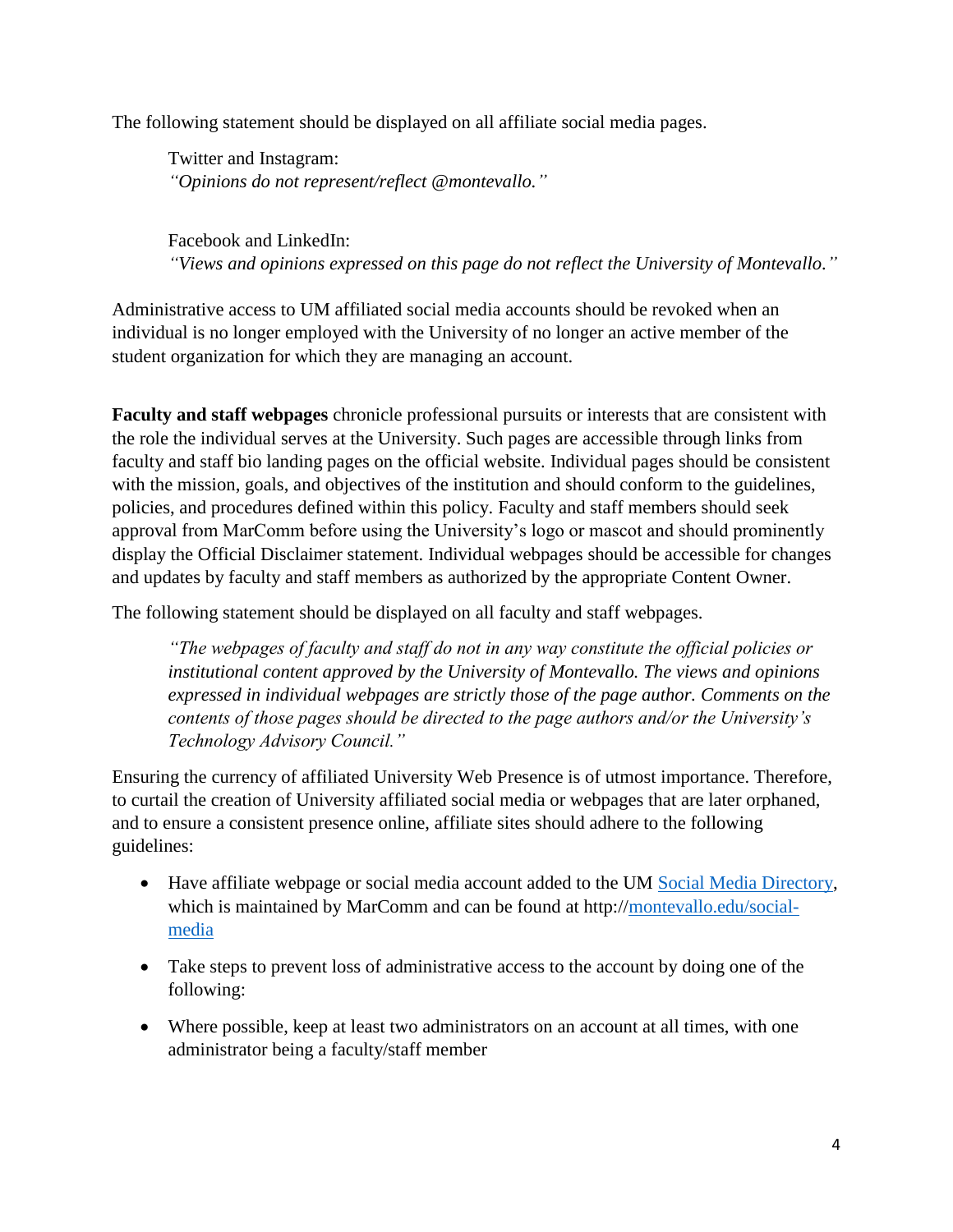- Use a college, departmental, or program montevallo.edu email address. Student groups and organization can request a montevallo.edu email account for this purpose.
- When an account is no longer actively used, change the status of the account so that it reflects a closed or archived status.
- Update the UM [Social Media Directory](https://www.montevallo.edu/about-um/marcomm/pr-comm/social-media/) when there are changes to the organization of the account such as name or handle changes and administrator changes.

## **Accessibility of Content**

The University of Montevallo is committed to providing equal access to its websites and web based information for all users as well as ensuring that any web based or technology product from a vendor meets minimum accessibility standards. UM has adopted the World Wide Web Consortium 2.0 (Level AA) guidelines<https://www.w3.org/WAI/intro/wcag> as the standard for university web accessibility. The University is committed to compliance with the Americans with Disabilities Act of 1990, the ADA Amendments Act of 2008, and Section 504 of the Rehabilitation Act of 1973. The University has chosen to follow the federal standards of Section 508 of the Rehabilitation Act [http://www.section508.gov](http://www.section508.gov/) as a guideline for full accessibility.

IS&T personnel is responsible for overseeing the accessibility of the Official University web content (as previously defined in this policy), achieving compliance with this policy, and providing training in best practices for accessibility. Training in web accessibility practices is required annually for all Content Owners and Managers.

Affiliate webpage and social media content managers should follow the University website accessibility policy (WCAG 2.0 AA) to the extent possible given the limitations inherent in each platform. Particular attention should be paid to captioning for videos and text content/alt tags for graphics.

### **Consistency of Representation and Branding**

All University Web messaging should comply with University policies, regulations and federal and state requirements, including but are not limited to the following:

### Policy 01:016 – [Consistency of University Representation](https://montevallo.app.box.com/s/uw8z5igks1cqj8rysr8gxpbfi1fz0v2k)

Posts on webpages and social media accounts outlined above reflect on the University's reputation as a whole. Therefore, information on webpages and social media should not disparage the University.

Branding standards and guidelines help bring consistency to how the University presents itself through a variety of mediums and to a variety of audiences. A standards manual is provided by MarComm to support creation of a web presence that accurately reflects the mission, goals, and objectives of the institution. All official University webpages as defined in this policy must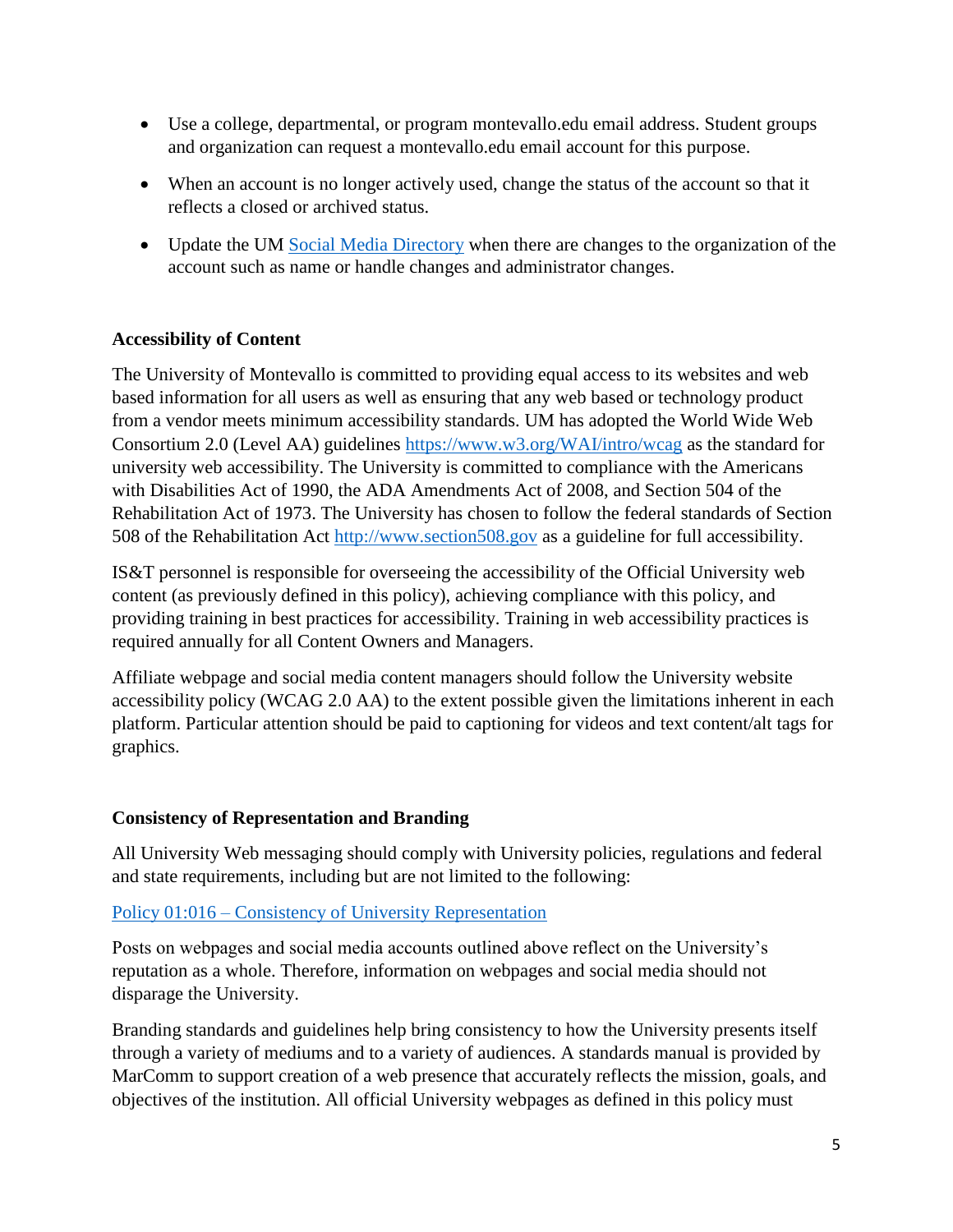adhere to the visual standards of the institution as set forth in the University's Branding Standards Manual. While, affiliate webpages and social media should adhere to the logo and name standards and editorial style provided in the University of Montevallo's [Branding](https://www.montevallo.edu/wp-content/uploads/2017/07/UM-Branding-Standards.pdf)  [Standards Guide.](https://www.montevallo.edu/wp-content/uploads/2017/07/UM-Branding-Standards.pdf)

#### **Content Accuracy, Currency, and Editorial Standards**

Content Owners and Managers are responsible for factually accurate content and currency of website information, with oversite provided by MarComm personnel. All webpages should present information using the highest editorial standards (spelling, punctuation, grammar, style, etc.). Individuals responsible for a webpage that contains out-of-date or inaccurate information or editorial errors may be requested to make the necessary corrections by MarComm or by an appropriate vice president or designee. Failure to comply with such requests may result in removal of the webpage.

#### **Commercial Activity**

A website that receives online payments must be authorized by the Vice President for Business Affairs and the CIO. The website must comply with all applicable Federal and State laws and University policies and procedures for securely recording and depositing funds. Any website discovered to be in violation of this provision is subject to removal. Links to commercial entities must be related to the University's mission and should not imply endorsement by the University. Faculty and staff members may not use their webpages for commercial purposes or for personal financial gain or benefit. The University of Montevallo is not responsible for any liability that might result from such activities prior to their discovery and appropriate remedy.

### **Copyright Material**

The University of Montevallo copyrights all content on University websites. The University is committed to complying with the Copyright Act (17 U.S.C. §101, et seq), the Federal Digital Millennium Copyright act of 1998 (DMCA), and the Higher Education Opportunity Act, as stated in University Policy 01:012. University webpages should not include material owned by another individual or group without the express written consent of the original author. Managers should assume that materials found on the web are copyrighted unless a disclaimer or waiver is expressly stated. It is recommended to link to the original content rather than copying it.

#### **Content Disputes**

As a general principle, the website should offer the same freedoms and restrictions that apply in the non-web environment. Academic freedom exists on the web just as in the classroom and established University policies regarding defamation, derogatory or hate speech, and other